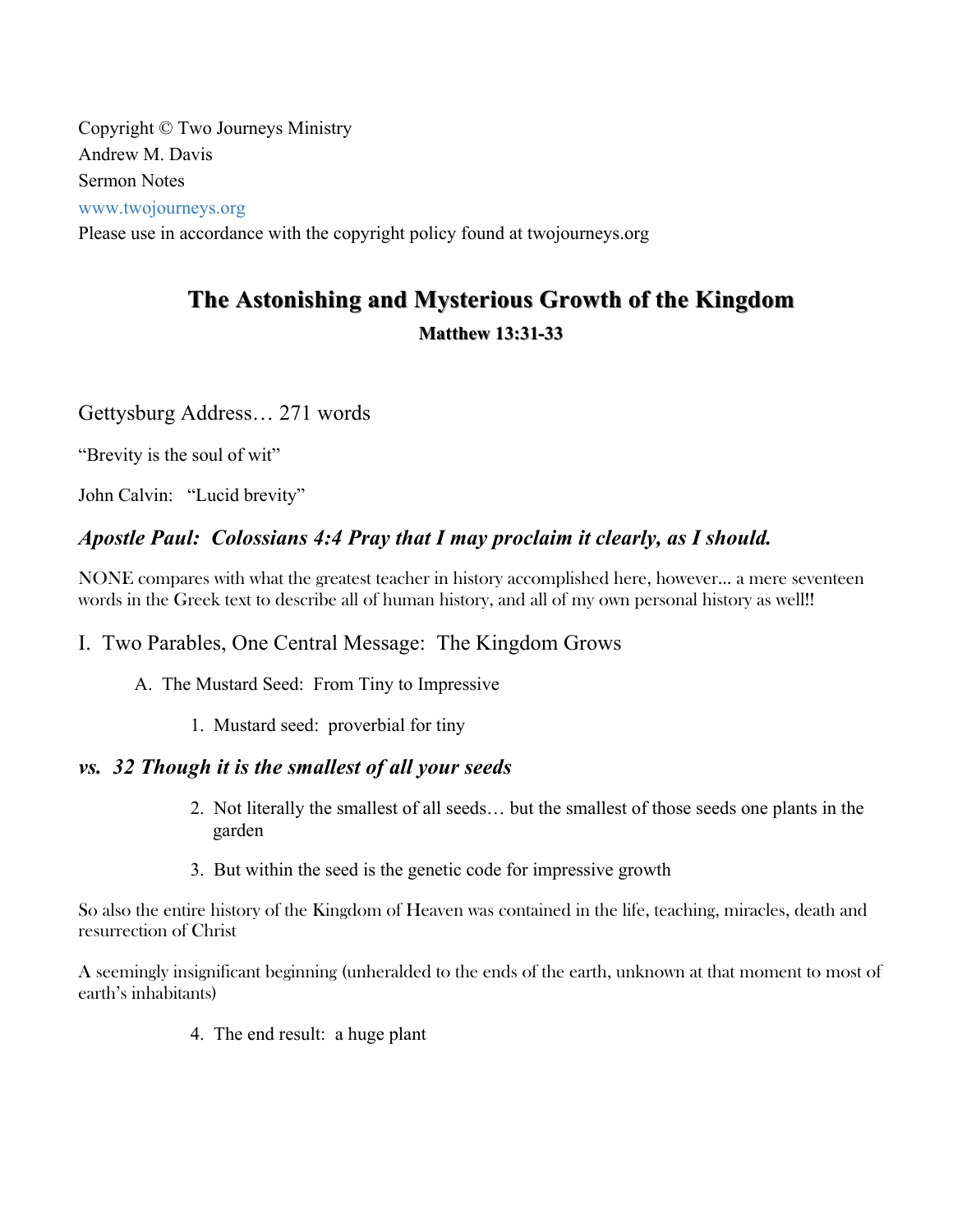### *vs. 32 Though it is the smallest of all your seeds, yet when it grows, it is the largest of garden plants and becomes a tree, so that the birds of the air come and perch in its branches."*

Mustard plants can grow to be as large as 10 to 15 feet high

Birds of the air come and rest protected under the shade of the Kingdom of Heaven:

Christ's point: the Kingdom of Heaven starts from seemingly nothing… and it grows to dominate the earth

- B. The Leaven: From One Corner to Total Permeation
	- 1. Leaven (yeast) frequently a picture of evil

# *Matthew 16:6 "Be careful," Jesus said to them. "Be on your guard against the yeast of the Pharisees and Sadducees."*

2. Really, though, a picture of PERMEATION and INFLUENCE

#### *Galatians 5:9 "A little yeast works through the whole batch of dough."*

Illus. Yeasts is one-celled fungi that multiply rapidly by dividing… they ferment sugars in the dough and produce carbon dioxide ethanol (alcohol)… the gasses given off cause pockets to form in the dough, which gives the bread a light, airy feel in the mouth… if the leavening is left to go on too long, massive fermentation occurs… this is how alcohol is produced

Yeast is a prime illustration of INFLUENCE... it spreads and multiplies to surrounding areas, spreading persistently through the dough until the entire batch is leavened

3. Even massive batch completely leavened

### *NIV: "a large amount of flour…" NASB: "three pecks"*

Perhaps as much as 40 liters of flour… a huge batch of dough; imagine 20 2-liter bottles filled with flour… mixed together in a huge mixing vat. One tiny amount of yeast tucked in the corner would successfully leaven the entire batch

#### 4. Is this a NEGATIVE parable?

John Walvoord and other commentators point out the fact that leaven is almost always associated with evil

However… leaven is not ALWAYS evil:

# *Leviticus 7:13 Along with his fellowship offering of thanksgiving he is to present an offering with cakes of bread made with yeast.*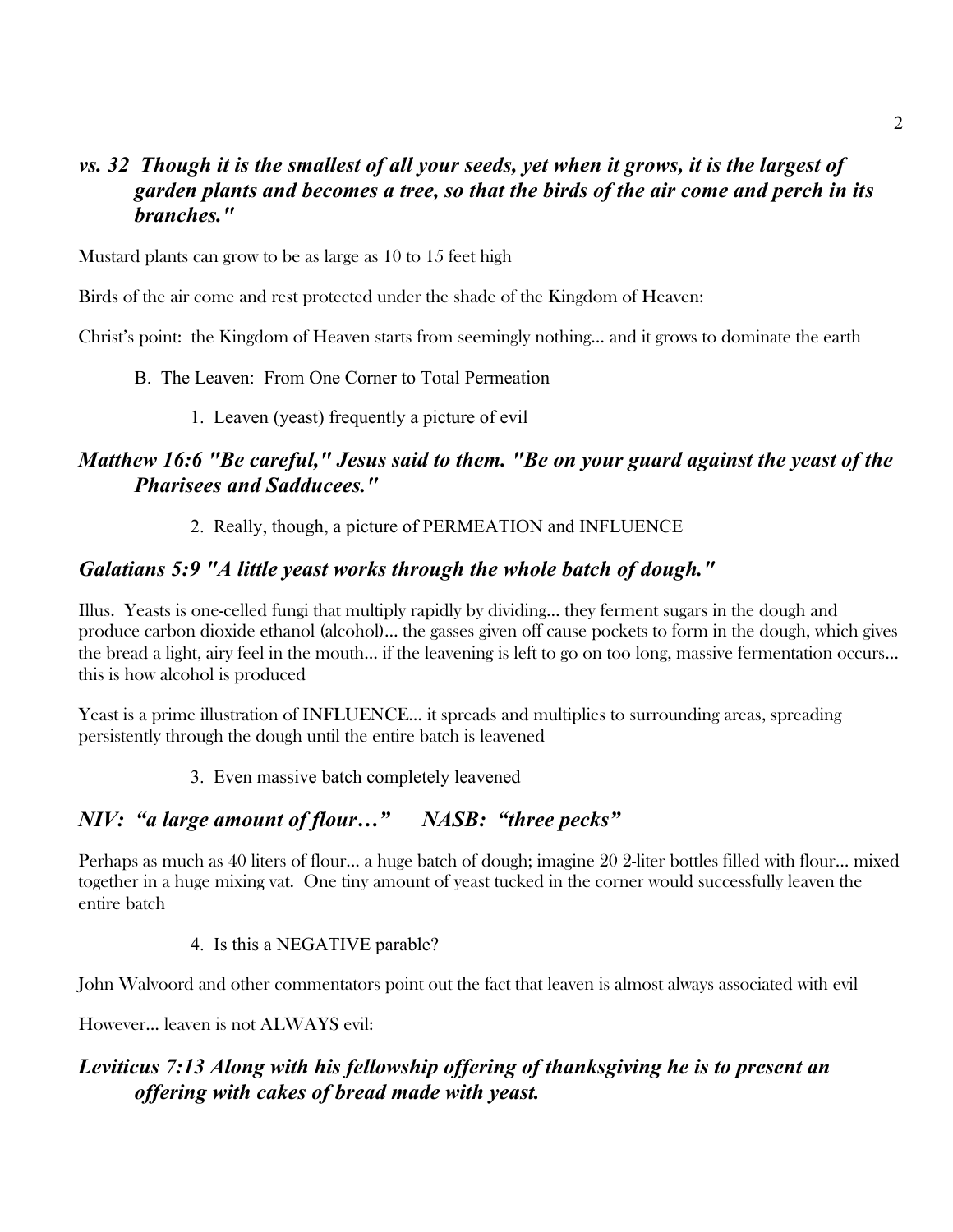If yeast is always evil, why would God command it be used in fellowship offerings?

Also, Christ said simply:

#### *"The Kingdom of heaven is like yeast…"*

C. Central Lesson: Growth from Small and Insignificant to Impressive and Dominating

#### II. New Concept: The Contemptible Beginnings of the Eternal Kingdom of God

What's astonishing: Not the final glory and expanse of the Kingdom... but the contemptibly small beginning, and the long, slow process of growth!! This is the mystery and the challenge of the Kingdom of Heaven.

- A. Jews Expected an Impressive Kingdom
	- 1. World domination

*Daniel 2:34-35, 44-45 While you were watching, a rock was cut out, but not by human hands. It struck the statue on its feet of iron and clay and smashed them. 35 Then the iron, the clay, the bronze, the silver and the gold were broken to pieces at the same time and became like chaff on a threshing floor in the summer. The wind swept them away without leaving a trace. But the rock that struck the statue became a huge mountain and filled the whole earth. … "In the time of those kings, the God of heaven will set up a kingdom that will never be destroyed, nor will it be left to another people. It will crush all those kingdoms and bring them to an end, but it will itself endure forever. 45 This is the meaning of the vision of the rock cut out of a mountain, but not by human hands*

- a. Son of David would rule to the ends of the earth
- b. Gentiles would "lick the dust" before Jewish rule

# *Psalm 72:7-11 In his days the righteous will flourish; prosperity will abound till the moon is no more. 8 He will rule from sea to sea and from the River to the ends of the earth. 9* **The desert tribes will bow before him and his enemies will lick the dust***. 10 The kings of Tarshish and of distant shores will bring tribute to him; the kings of Sheba and Seba will present him gifts. 11 All kings will bow down to him and all nations will serve him.*

Consistent prophecies showing that a Jewish King will rule the earth, and that all Jews will have positions of honor and power, even over Gentiles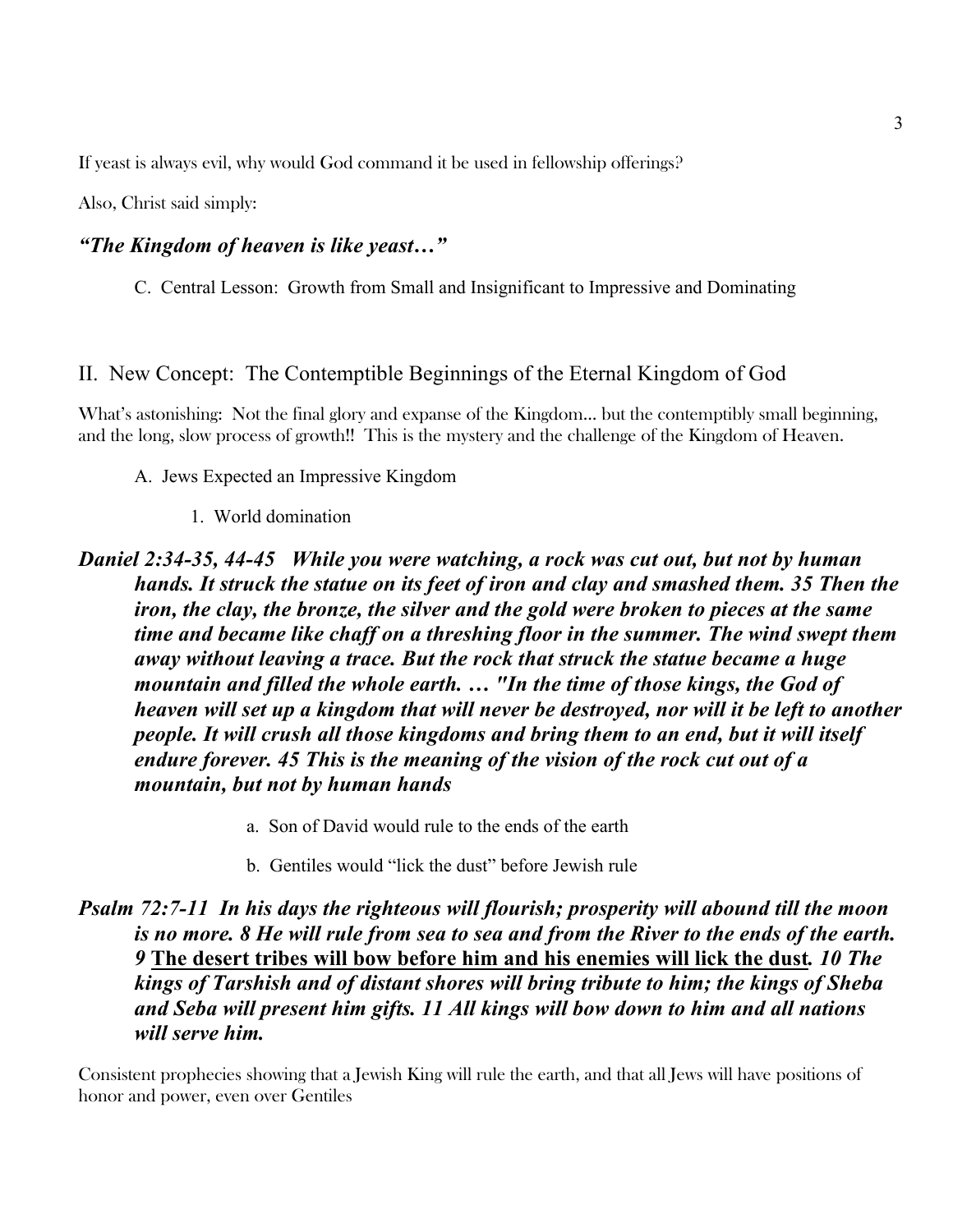### *Zechariah 8:23 This is what the LORD Almighty says: "In those days ten men from all languages and nations will take firm hold of one Jew by the hem of his robe and say, 'Let us go with you, because we have heard that God is with you.'"*

- 2. Gentile submission
	- a. "times of the Gentiles" would end
	- b. one Gentile overlord after another
		- i) Assyrian… Babylon… Persia… Greeks
		- ii) Roman: strongest, most powerful of them all… no end in sight

Every day the enslaved Jewish people of Jesus' generation saw the Roman legions marching through their streets, demanding their rations, arresting and executing people, behaving arrogantly, worshiping pagan deities, sucking them dry through tax collectors, they comforted themselves with a single hope:

Someday the Son of David will set up his kingdom… then these Gentile dogs will lick the dust at our feet

This Kingdom will be more glorious and more powerful, richer by far than any Kingdom in history:

# *Isaiah 60:1-6 "Arise, shine, for your light has come, and the glory of the LORD rises upon you. 2 See, darkness covers the earth and thick darkness is over the peoples, but the LORD rises upon you and his glory appears over you. 3 Nations will come to your light, and kings to the brightness of your dawn. …*

- c. prophets foretold Jewish restoration and domination
- B. Jesus Proclaimed the Kingdom... BUT This Was NOT What They Expected
	- 1. Jesus' message stirred their hopes

#### *Matthew 4:17 From that time on Jesus began to preach, "Repent, for the kingdom of heaven is near."*

2. Christ's miracles electrified those hopes

### *Matthew 12:28 But if I drive out demons by the Spirit of God, then the kingdom of God has come upon you.*

- 3. But Christ's Kingdom was so different than they expected
	- a. it was quiet… humble… almost weak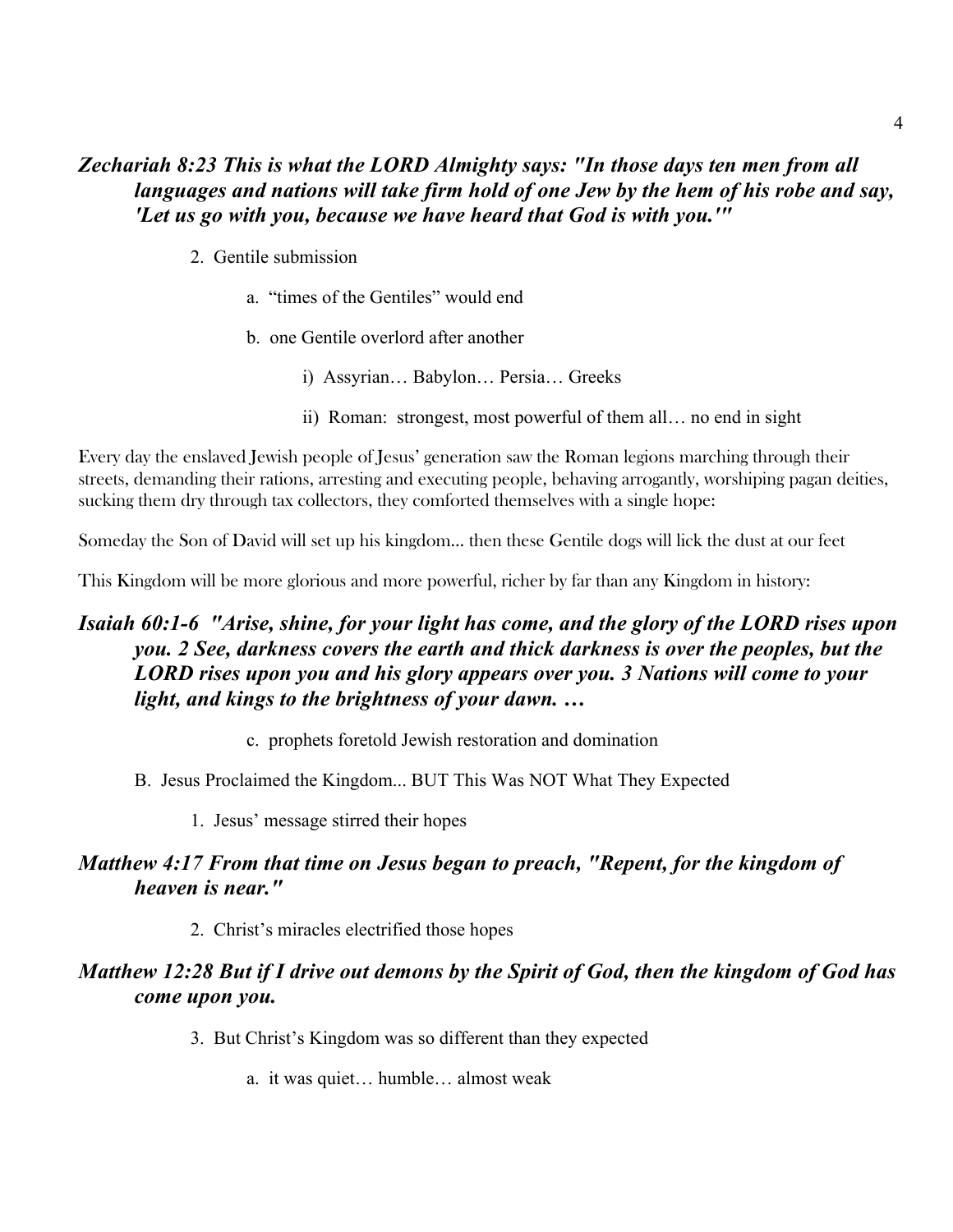b. He spoke of redeeming Gentiles, not destroying them

C. "Mysteries" of the Kingdom: Contemptible Beginnings

1. A Small Mustard Seed… hardly worth discussing

2. A "tender shoot out of dry ground"… contemptible

Christ was of humble origins… easily rejected

Born of an enslaved race in an obscure corner of the world Raised a despised part of the country… Nazareth Not educated in the Jewish halls of power

Carrying on a confusing ministry

Doing mighty deeds… but not MILITARY deeds Promising a life of poverty and suffering Rebuking Jewish leaders Cleansing the Temple Teaching in parables Speaking hard sayings

Followed by a motley band of societal rejects Galilean fishermen… common laborers Tax collectors **Prostitutes** Sinners

Hated, rejected, condemned by Jewish leaders who plotted to kill Him Ultimately: arrested, tried, condemned by His own people Crucified on a Roman cross… stripped of all dignity, the most horrible death imaginable Sign incredibly offensive: "This is Jesus, King of the Jews" Breathed His last, His blood all over the ground… UGLY UGLY picture of Jewish abject humiliation

# *Isaiah 53:1-3 Who has believed our message and to whom has the arm of the LORD been revealed? 2 He grew up before him like a tender shoot, and like a root out of dry ground. He had no beauty or majesty to attract us to him, nothing in his appearance that we should desire him. 3 He was despised and rejected by men, a man of sorrows, and familiar with suffering. Like one from whom men hide their faces he was despised, and we esteemed him not.*

All in all, the exact opposite image of the triumphant Kingdom of God…

Gentile opponents had just as much trouble accepting this idea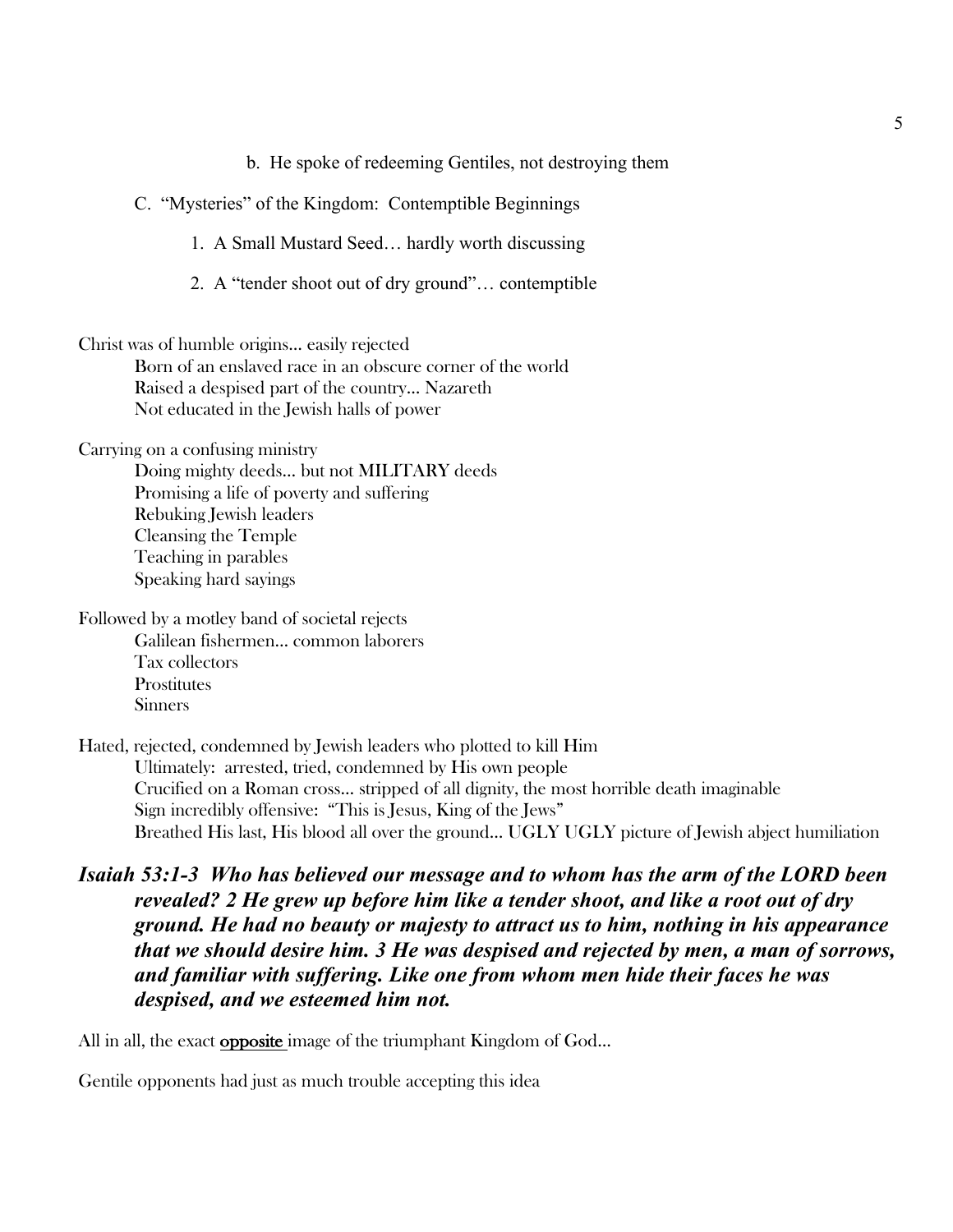Celsus (Greek,  $3<sup>nd</sup>$  century, a bitter foe of the gospel, refuted by Origen) attacked the very concept that God would send His Son in such a contemptible way… to the despised Jews in one small corner of the world:

God is good, and beautiful, and blessed, and that in the best and most beautiful degree. But if he come down among men, he must undergo a change, and a change from good to evil, from virtue to vice, from happiness to misery, and from best to worst. Who, then, would make choice of such a change? It is the nature of a mortal, indeed, to undergo change and remoulding, but of an immortal to remain the same and unaltered. God, then, could not admit of such a change."... (Origen, Contra Celsum, ANF vol. 4, Book 4, Chapter 14)

"Again, if God, like Jupiter in the comedy, should, on awaking from a lengthened slumber, desire to rescue the human race from evil, why did He send this Spirit of which you speak into one corner (of the earth)? He ought to have breathed it alike into many bodies, and have sent them out into all the world. Now the comic poet, to cause laughter in the theatre, wrote that Jupiter, after awakening, despatched Mercury to the Athenians and Lacedaemonians; but do not you think that you have made the Son of God more ridiculous in sending Him to the Jews?" (Origen, Contra Celsum, ANF vol. 4, Book 6, Chapter 78)

Christ answered this with these two parables!!!

the parable says from this tiny, rejected, contemptible beginning would arise a Kingdom so vast and wealthy that it will cover the earth with its glory

# *"The kingdom of heaven is like a mustard seed, which a man took and planted in his field. 32 Though it is the smallest of all your seeds, yet when it grows, it is the largest of garden plants and becomes a tree, so that the birds of the air come and perch in its branches."*

D. Encouragement for Every Generation: Kingdom Comprised of Small Things

### *Zechariah 4:10 "Who despises the day of small things?*

1. Constant need for encouragement

# *1 Corinthians 15:58 Therefore, my dear brothers, stand firm. Let nothing move you. Always give yourselves fully to the work of the Lord, because you know that your labor in the Lord is not in vain.*

### *Hebrews 12:12 Therefore, strengthen your feeble arms and weak knees.*

#### 2. Progress of Kingdom always seems small, insignificant

Illus. U.S. Census Bureau estimates 140 people added to the world every minute… during time of our worship, world population will grow by 10,500 people

In one 24-hour period, world population increases by 201,600 people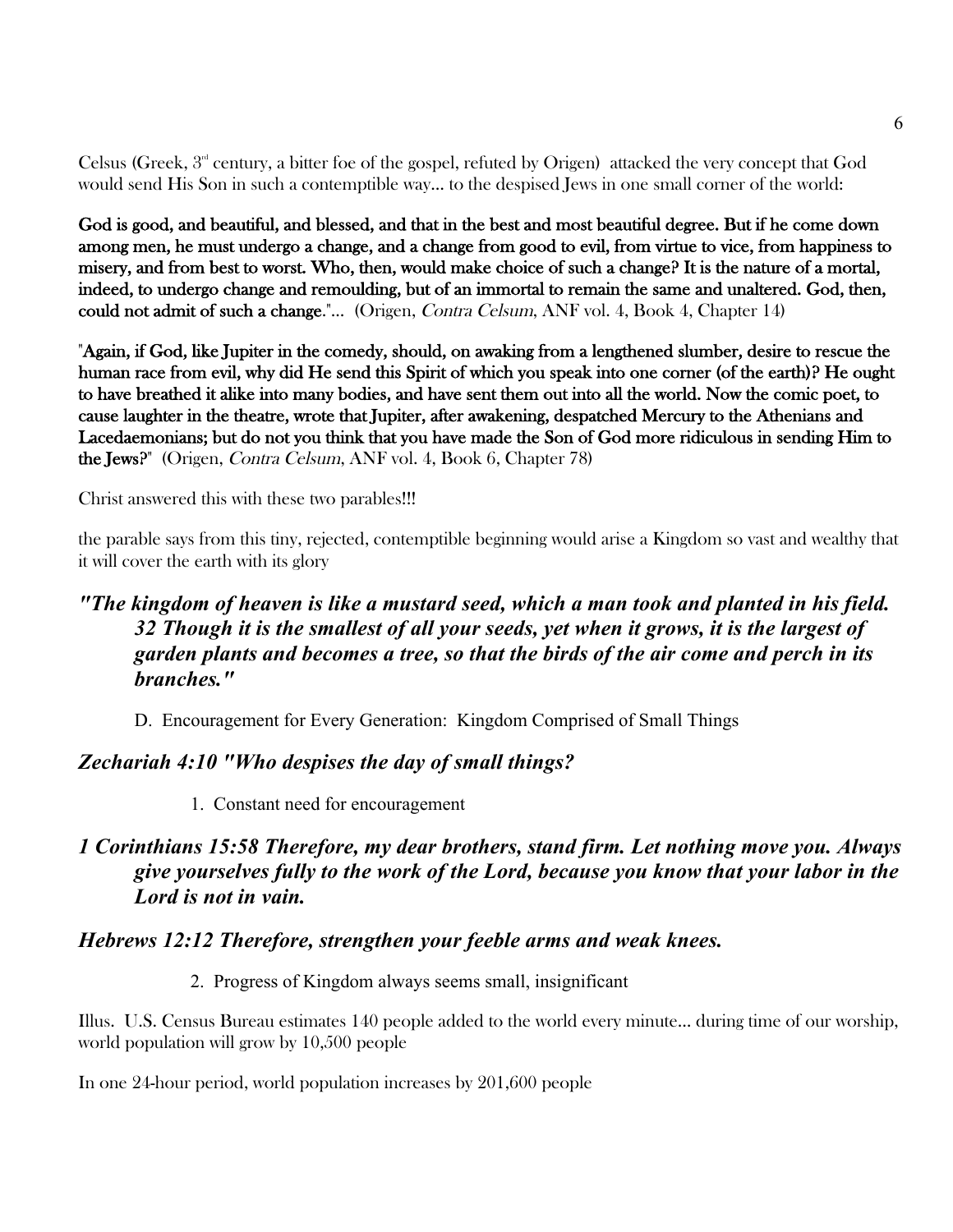Teeming billions presently stand outside pale of the gospel reach… presently living in communities in which there is no viable witness for Jesus Christ

3. Reality is different than appearance!!!

#### III. The Lesson of the Mustard Seed: Outward and Visible Growth

#### *Matthew 5:14 "You are the light of the world. A city on a hill cannot be hidden.*

Summary: When the tiny mustard seed of the Kingdom takes root in a heart, it produces immense and visible changes in the life... thus are we the "light of the world" and "a city on a hill" that CANNOT BE HIDDEN!!!

- A. Understanding the Parable
	- 1. The Kingdom of Heaven is like…
		- a. Christ uses a simply analogy… a parable to explain Kingdom truth
		- b. the mysteries of the Kingdom would be unclear to us without Christ's instruction
- B. The Mighty Advance of the Kingdom
	- 1. Humble, contemptible beginnings
		- a. at the cross… a handful of women and John
		- b. in the upper room… only 120 believers (would be considered a small church today)
	- 2. Then began the irresistible advance of the gospel
- Three thousand added to the church on the Day of Pentecost
- The number of men grew to five thousand by Acts 4
- Soon the call came to send missionaries out to Gentile regions... the ancient home of the Philistines (Cyprus) soon heard the gospel from common Christians scattered after Stephen died
- The church at Antioch sent out Paul and Barnabas to Cyprus... and to Gentile regions in Asia Minor
- Next Paul had a vision of a man from Macedonia, the home origin of Alexander the Great, begging for help... the gospel was traveling the old roads of conquest... a new Kingdom of far greater power retracing the steps of the Gentile conquerors of old… irresistibly heading toward Rome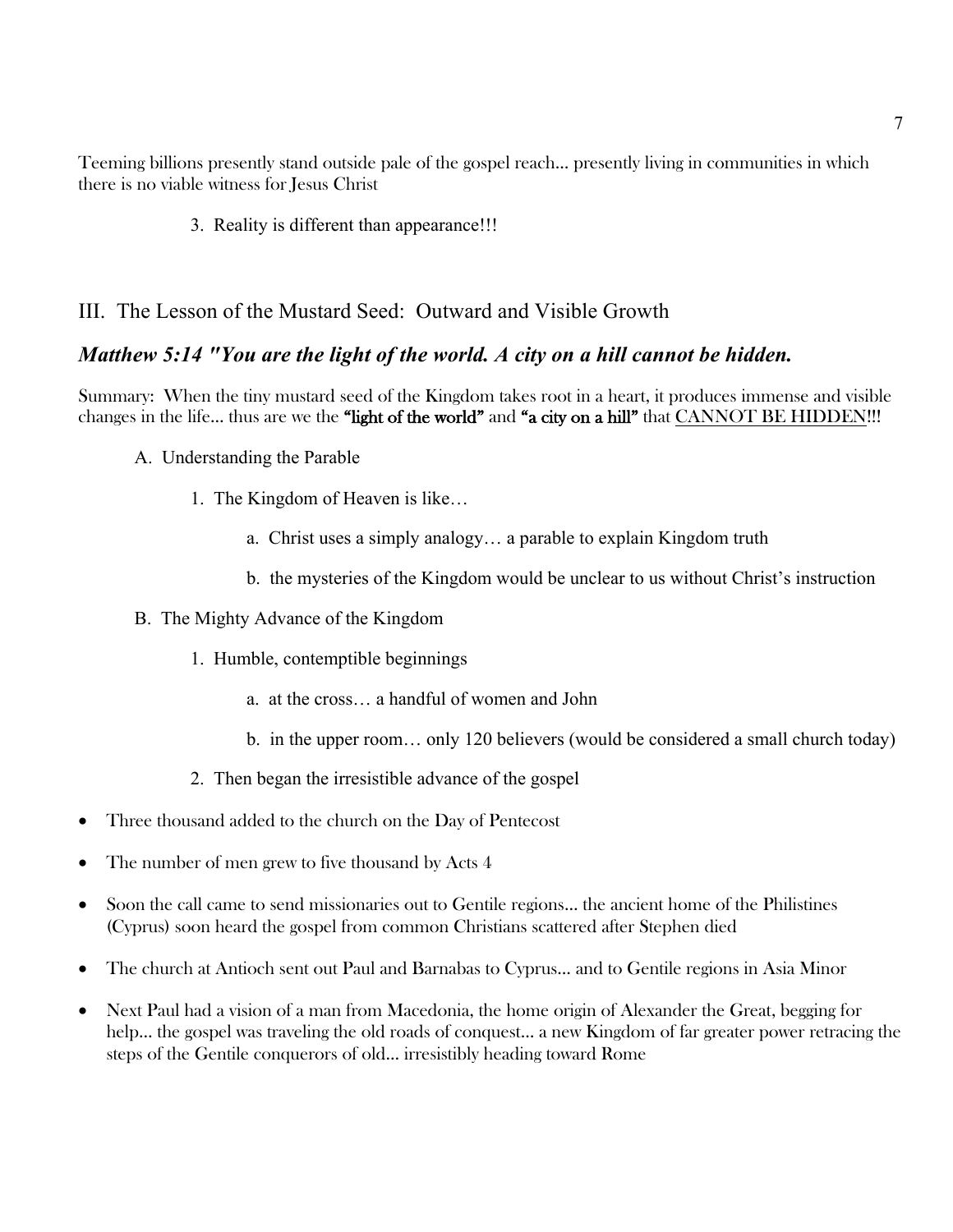- By the end of Paul's ministry, the gospel had saturated all of Asia Minor from Jerusalem all the way to Illyricum (modern Yugoslavia… across the Adriatic Sea from Rome)
- The gospel had progressed so far and so thoroughly that Paul found no more place for him to work in that entire region!!
- Over the next two and a half centuries, despite bitter persecution by the vicious Roman Empire, the gospel continued to advance, to permeate the entire empire… going from neighbor to neighbor, from slave to slave, from merchant to customer, from sailor to passenger

Celsus spoke of this quiet, almost subversive growth of Christianity with contempt:

"We see, indeed, in private houses workers in wool and leather, and fullers, and persons of the most uninstructed and rustic character, not venturing to utter a word in the presence of their elders and wiser masters; but when they get hold of the children privately, and certain women as ignorant as themselves, they pour forth wonderful statements…" (Origen, Contra Celsum, ANF vol. 4, Book 3, Chapter 55)

- Christianity conquered the Roman Empire quietly, secretly, like yeast taking over the batch of dough... but in the end, the effects were spectacular and open… like a mustard plant dominating the garden
- In 312 A.D., at the Milvian Bridge, Constantine had a vision and was supposedly converted to Christianity. From that time on, he claimed to be Christian and carried Christian symbolism into all his battles and sought to stamp out paganism. Whether or not he was truly a Christian is not the point... what is astonishing is how far the Church of Christ had come… this was an open, visible landmark that the internal spread of the leaven had permeated every corner of the Roman Empire

If you had told Pontius Pilate that, less than three centuries later, the Roman Emperor would declare himself to be a worshiper of a Jewish carpenter and traveling holy man… a Jewish carpenter and holy man who'd been executed as a common criminal on a Roman cross… he would have thought you insane!!

*the kingdom of heaven is like yeast"* [Hidden, quiet, invisible permeation until it conquers the whole loaf]

# *"The kingdom of heaven is like a mustard seed…* [Open, visible growth until it reaches dominating, imposing stature]

- 1. Christianity has advanced irresistibly for twenty centuries… against immense odds
- 2. Now there is not a nation on earth where the church is not represented
- C. Worldwide: The Visible Legacy of Christianity
	- 1. Major visible, historical milestones
		- a. conversion of Constantine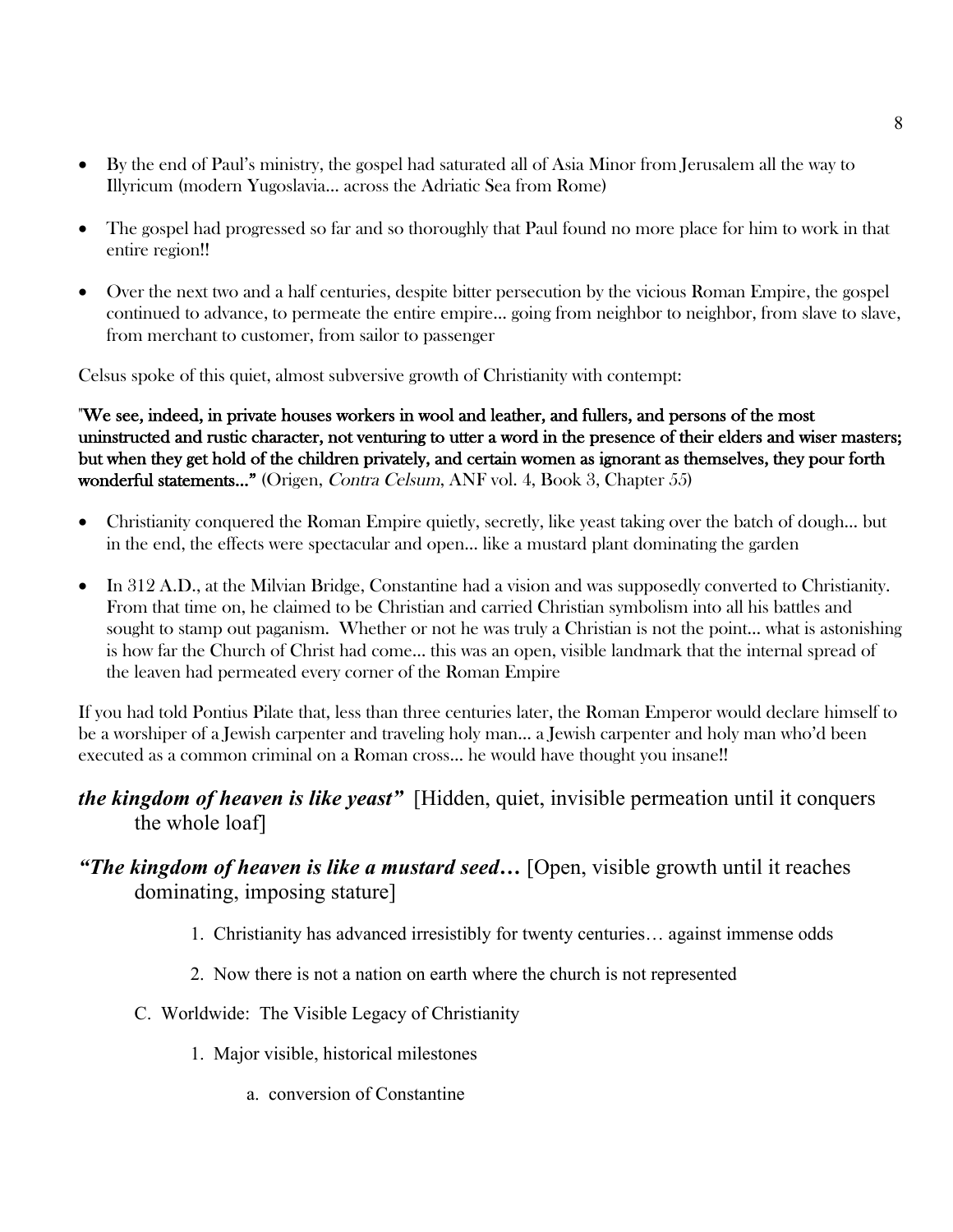- b. saturation of Europe with gospel
- c. conversion of barbarian tribes
- d. missionary endeavors… transforming power of the gospel
- 2. Immense evidence of Kingdom of Christ

baptisms… writings…missionaries…Cathedrals… works of art… hospitals… acts of benevolence… world history greatly influenced forever by Christianity

- D. Individually: The Obvious Visible Effect of the Gospel
	- 1. Heart changes: transformed by the gospel
	- 2. Everything external changes eventually
	- 3. "Fruit" is obvious

Church history full of lives lived openly to the glory of God… sprung from a small mustard seed of the Gospel and faith

George Mueller: Halle, Germany: One Saturday afternoon, about the middle of November, 1825, a Prussian playboy, liar, swindler, and convict named George Mueller was invited to the house a man named Herr Wagner. Seeing Herr Wagner pray on his knees and explain John 3:16 changed him forever… the seed would grow immense in his life:

Summary: When the tiny mustard seed of the Kingdom takes root in a heart, it produces immense and visible changes in the life... thus are we the "light of the world" and "a city on a hill" that CANNOT BE HIDDEN!!!

#### IV. The Lesson of the Leaven: Inward and Invisible Growth

What "cannot be hidden" (the outward visible effects of the gospel) comes from what HAS been hidden… the seed in the soil, the yeast in the dough; outward display comes from mysterious, internal transformation

- A. Mustard Seed Grows Outwardly… visible to the eye
- B. Yeast works inwardly… invisible to the eye

#### *"The Kingdom of heaven is like yeast with a woman HID in a large amount of flour until it worked all through the dough."*

Greek word: "enkrupto"… to hide away in secret

The kingdom's outwardly spectacular growth takes place based on a secret, inward transformation

#### C. Individually: One Person's Salvation Described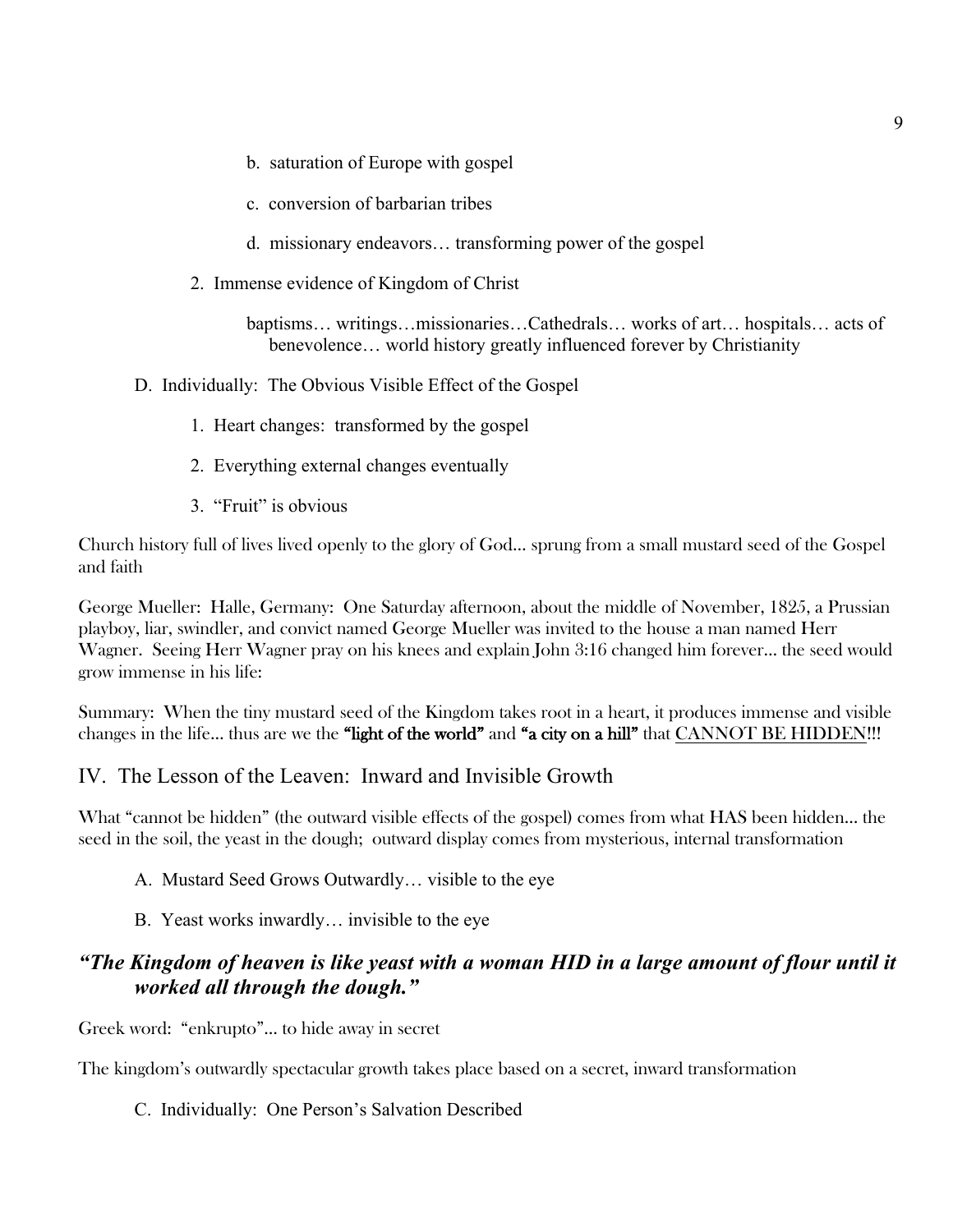- 1. Seed in the heart
- 2. Spirit's work on the soul

# *John 3:8 The wind blows wherever it pleases. You hear its sound, but you cannot tell where it comes from or where it is going. So it is with everyone born of the Spirit."*

The Kingdom's permeating power is internal, hidden, mysterious, powerful… it permeates everything

3. Word of God gradually influences more and more areas of life

way of thinking… eating habits… conversation… entertainment… work habits… goals and aspirations…

- 4. Gradual transformation of the entire life until whole self is dominated by the Kingdom
- D. Worldwide: World history also described
	- 1. Church tiny, off to the side… hidden in an upper room in Jerusalem

Little by little it begins to permeate the world around it… its influence is irresistible, but not always seen

2. Many times illegal, underground… oftentimes ignored as irrelevant

No New York Times headlines about the advancing Kingdom of Heaven… the world has more important concerns

But the secret leavening of the gospel goes on, person to person all over the world

3. One Christian influences a non-Christian neighbor, relative or friend… even by something like gossip

Illus. Bunyan's conversion: He overhears "three or four poor women sitting at a door in the room, and talking about the things of God." Later he said: "I thought they spoke as if joy did make them speak; they spoke with such pleasantness of Scripture language and with such appearance of grace in all they said, that they were to me as if they had found a new world…."

That overheard word transformed his life…

In time Bunyan's influence would transform the hearts of millions

# *"The kingdom of heaven is like yeast that a woman took and mixed into a large amount of flour until it worked all through the dough."*

Illus. Church spreading in China… Christians given demeaning jobs like garbage collector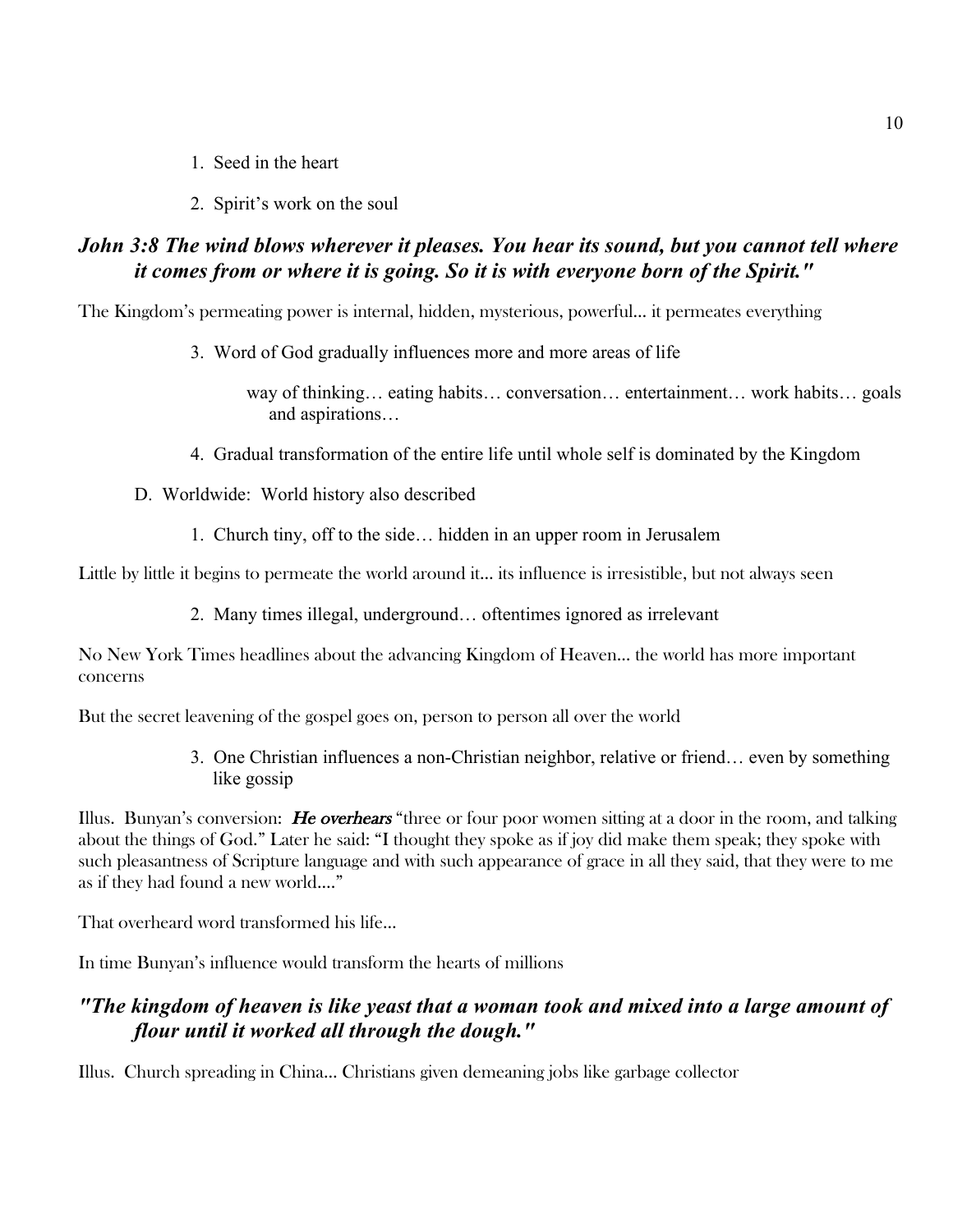4. Eventually the internal transforming power of the gospel and the spectacular external progress of the gospel meet when Christ's Kingdom is complete

### V. Prophecy Being Fulfilled: The Kingdom is Immense… But Unfinished

A. Parable is Prophecy:

#### CHRIST'S PARABLE IS ALSO PROPHECY… this is what the Kingdom WILL do

His words would have seemed folly at the time if the people had understood the scope of His vision

Christ's prophecy is coming true right before our eyes!!!

B. Worldwide Expanse

Over 300 million people have been added to the true church in last 10 years… About 10 million of these new Christians are from North America and Europe, and the rest –290 million—are from developing countries like Nigeria, Argentina, India and China.

In mid-16<sup>th</sup> century, evangelicals located only in Europe... numbered about 3 million; In last 450 years, evangelicals have grown to 680 million, most of them non-whites, living in every nation on the face of the earth!!!

- Christianity is the single fastest growing religion in the world
- In Central Asia, a church planted in Uzbekistan just four years ago has grown to 3,000 members and has planted 55 other congregations.
- Mongolia, which had no church at all as recently as 1991, now has more than 3,000 believers in 17 congregations. And the Mongolians have sent their first missionaries to work with Operation Mobilization in India.
- In Nepal, the world's only official Hindu country, over 100,000 Hindus have met the Savior in the last two decades.
	- B. Innumerable Small Beginnings

The principle of the mustard seed has been characteristic of God's way of advancing His Kingdom for two thousand years… it's the way He starts new movements among every generation… one individual or a small group of believers trusts God for something great, and the reality grows until it is immense

### Illus. The Haystack Prayer meeting

On a sultry Saturday afternoon in August, 1806, Samuel J. Mills and four other students of Williams College gathered as usual in the maple grove of Sloan's Meadow for one of their twice-weekly prayer meetings. Thunderclouds broke open the sky, driving the students to seek shelter from the rain on the lee side of a great haystack. With thought turned toward their classroom studies of Asia and the East India Company, Mills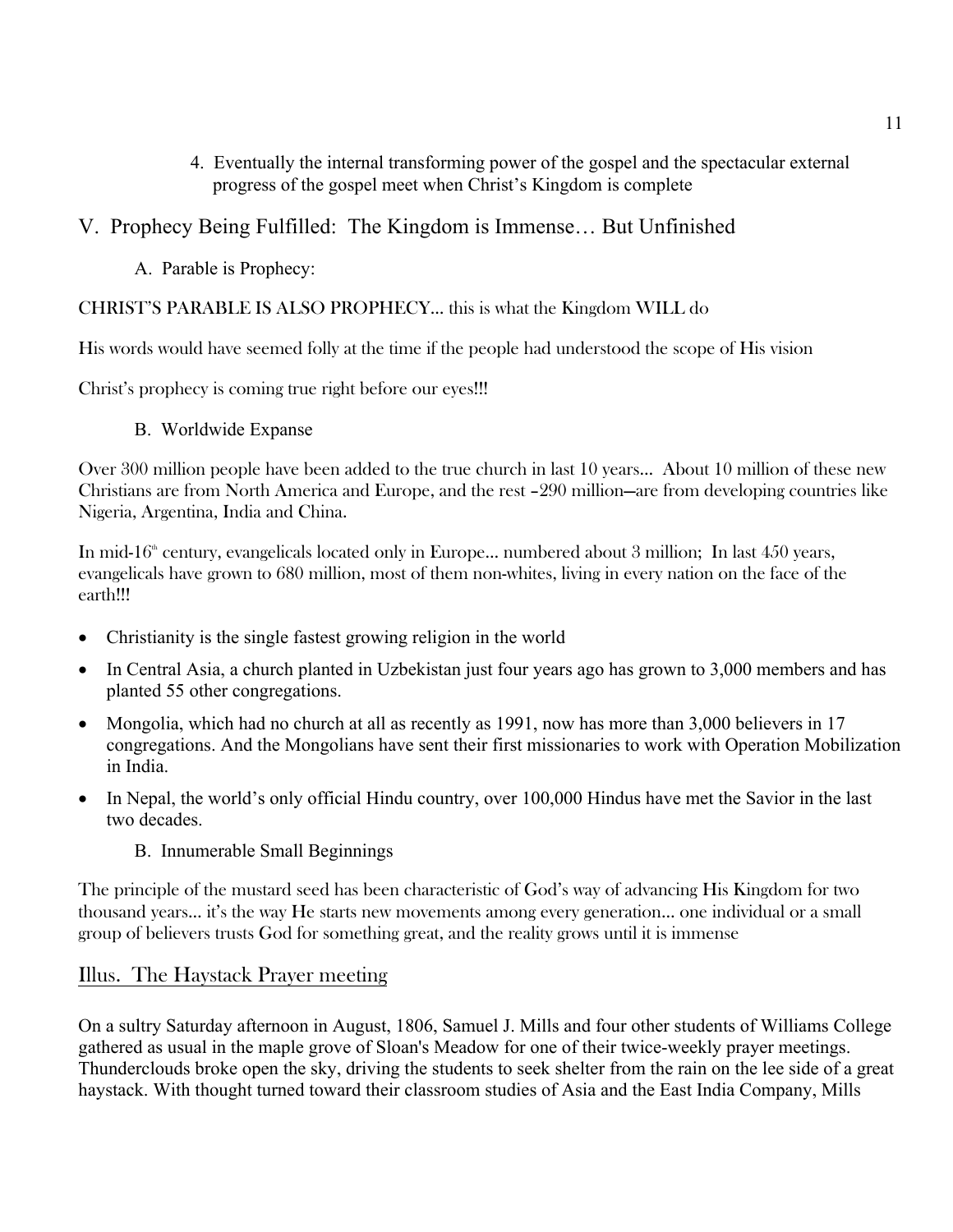shared his burden that Christianity be sent abroad. The five students prayed that American missions would spread Christianity through the East.

The missionary vision of this group of students, under the leadership of Mills, is the more remarkable since no missionary societies existed in America at that time.

In 1808, Mills and other Williams students formed "The Brethren," a society organized to "effect, in the persons of its members, a mission to the heathen." Shortly thereafter, Adoniram Judson from Brown joined the Brethren. By February, 1812, Rev. and Mrs. Judson, Rev. Luther Rice and five others were commissioned as the Board's first missionaries and set sail for Calcutta, India.

En route to India, Judson and the team converted to Baptist convictions and sent Luther Rice back to America to raise funds to support the missionaries… this was the beginning of the organization that eventually became the Southern Baptists.

- C. Mysterious Internal Transformation
	- This worldwide explosion is happening one sinner at a time… when the yeast of the Gospel permeates his heart and begins to conquer his life
	- All over the world, the Holy Spirit is spreading the yeast of Kingdom truth gradually through the secret recesses of human hearts, mysteriously transforming them to be like Christ
- D. Prophecy Incompletely Fulfilled

The parable is prophecy… BUT the prophecy is not yet complete:

# *KJV Matthew 13:33 Another parable spake he unto them; The kingdom of heaven is like unto leaven, which a woman took, and hid in three measures of meal, till the whole was leavened.*

The work of the Kingdom will not be done until the whole world is leavened with this message!!

- VI. Application
	- 1. Worship Christ for His power in fulfilling prophecy
	- 2. Never be discouraged over the seemingly slow progress
	- 3. Expect great things from small beginnings

regular pattern in church history

no insignificant acts, words, moments, efforts

everything can be used mightily for the Kingdom